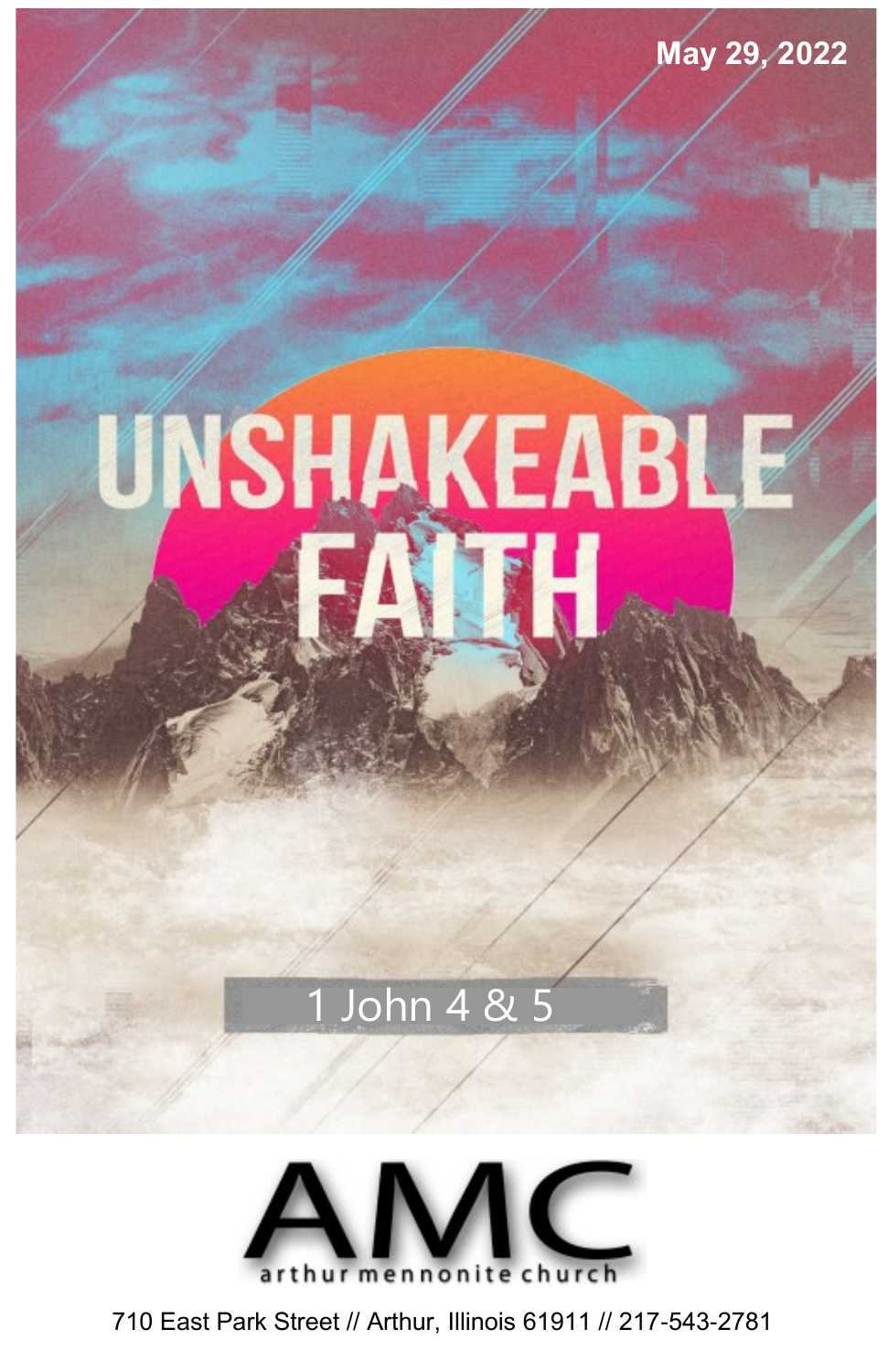# **Welcome!**

### **First-time Guests**

- We are glad you are here!
- Need more info about AMC? Please speak with a member of the AMC ministry team
- Nursery is available for children ages 5 and under.
- Buddy bags for older children are available in the foyer.
- Large print hymnals are available.

# **WORSHIP 10:30 A.M.**

Worship singing begins at 10:25 a.m.

# **CHRISTIAN EDU 9:30 A.M.**

#### **ADULTS**

Liberation Fellowship Hall

#### **HIGH SCHOOL YOUTH (GRADES 9-12)**

Explore: Philippians, Colossians, Philemon Youth House

#### **JR HIGH YOUTH (GRADES 6-8)**

Talking With God Youth House

#### **PRIMARY KIDS (AGE 2—GRADE 5)**

*Gospel Light* West Basement

### LAST SUNDAY

### **Attendance**

| <b>Worship Celebration</b> | 103 |
|----------------------------|-----|
| <b>Christian Education</b> | 36  |

#### **Offering**

| Total Offering May 22<br>*General Fund - \$3,090<br>*Funeral Meals - \$200 | \$3,322 |
|----------------------------------------------------------------------------|---------|
| *Building Fund - \$35                                                      |         |
| $0.000111 - 11.0 - 1$                                                      | $ -1 -$ |

*2022 Weekly Goal \$4,719*

Tithes & Offerings can be placed in the boxes at the back of the Sanctuary or online through the church app/website.





### **AMC's Vision "Nurture The Future Church"**

By 2027, Arthur Mennonite Church will become a community of children and adults who build deeper relationships with each other. We will guide our children to learn God's Word and know Jesus personally. Opportunities for the spiritual growth of all ages will be provided as we boldly share God's love to the world.

# **CONNECT**



arthurmennonite.org arthurmennonite@gmail.com

You Tube

Services are streamed on Facebook Live each Sunday morning at 10:25.

#### **ADMINISTRATIVE ASSISTANT**

Erica Schrock

#### **MINISTERS**

All of Jesus' Followers here at AMC

#### **MINISTRY TEAM**

Glen Rhodes (Team Leader) *Discipling & Worship*  Jeff Marner: *Administration & Youth* Nancy Kuhns: *Community Life* Emily Kauffman: *Outreach*

#### **REMINDERS**

#### **Nursery**

**Today:** Michelle & Madison S. **Next Sunday:** Brittnay & Michael Y.

#### **Fellowship Meal For June 12 Worship in the Park** Joe & Lanora G., Drew & Courtney G. Sandy S., Vera Y.

#### **Fellowship Groups (Organizers for May)**

**Pathfinders:** Les & Marlene H. **Legacy:** Lamar & Nadine M. **Homebuilders:** Larry & Pat Y. **Care 'n Share: May - July** Jake & Maranna C., Bertha Y., Henry & Amanda C.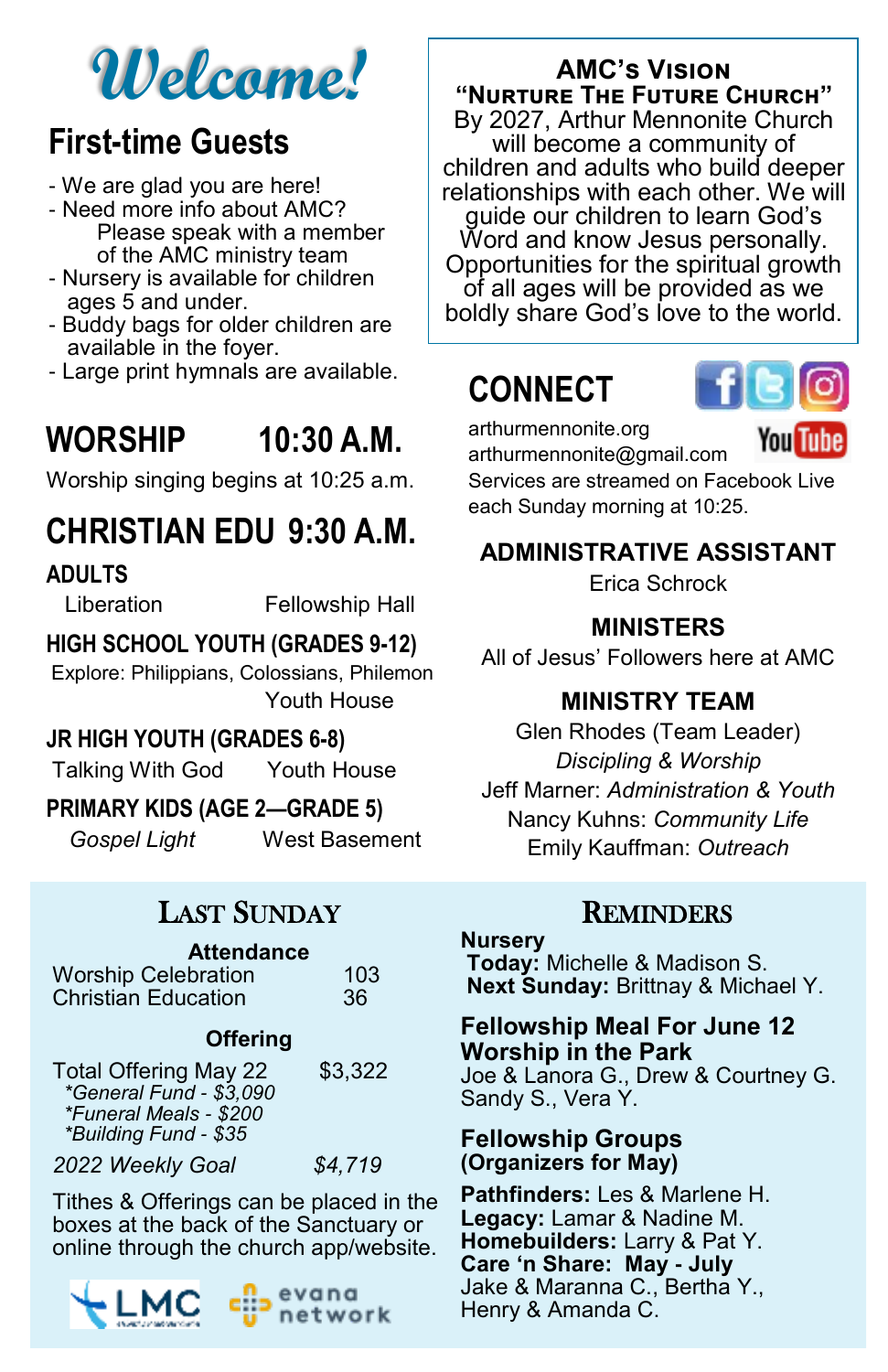#### **CONGREGATIONAL ANNOUNCEMENTS**



**AMC Family Fun Night Saturday** The AMC Family Fun Night is this Saturday June 4 at Penn Station. This fun event is for all ages. Appetizers and fellowship will begin at 5:00pm with dinner at 6:00pm. Entertainment for the evening will be The Ryan & Friends Christian Ventriloquist Show from Ephrata, PA. Tickets (\$15) are still available until Tuesday of this week. There are still plenty of extra tickets available if you would like to invite your family or friends to join us. Let's gather as the church for a fun night of food, fellowship, and laughter together.

#### **VBS Is Coming Soon!**

PreK-8th grade children are invited to come June 13-17 for a Food Truck Party based on Matthew 6:11 which says, "Give us this day our daily bread." There will be a program on Friday at 11am including food trucks for the entire community. Register now at www.arthurvbs.org

#### **BIRTHDAYS & ANNIVERSARIES**

#### **Birthdays This Week**

Joanna Yoder **Today** Kenny (Erica) Schrock Monday Erica Schrock Tuesday Fisher Hilll Saturday Morgan Rhodes Saturday

**Anniversaries This Week** Matt & Jacque Lane Thursday

### **YOUTH**

**Junior High Youth** Christian Ed at Youth House 9:30am **NO JH Youth Today**

**High School Youth** Christian Ed. at Youth House 9:30am **NO HS Youth Today**

**Worship In The Park is June 12**

Our Annual Worship in the Park service will be held at Brad O Clen Park on Sunday, June 12 at 10:30 am. A carry-in fellowship meal will follow the service. We will not be having a First Sunday Fellowship meal next Sunday.

#### **Care n' Share Meeting Today**

The Care n' Share Fellowship Group will be meeting today at 4:00pm in Eberhardt Park to listen to a Mackville Blue Grass concert. Bring lawn chairs. Food will be shared after in SE pavilion.

#### **Ark Playground**

The Ark Playground is in need of much repair and maintenance. It is being discussed by the AMC trustees and others to remove the Ark and replace it with other playground equipment in the near future. If you have questions about this please talk to head trustee Joe Gingerich.

#### **Men's Picnic is June 18**

The Father's Day Men's picnic will be held at Bryan Yoder's pond/pavilion on Saturday, June 18 at 5:00 pm. Sign up on the bulletin board starting today. Bring your sons, dads, and all the men and boys in your family. Food provided.

### **EVENTS**

#### **TODAY**

| Christian Ed. Classes<br>Worship<br>Care n' Share Group | $9:30$ am<br>$10:25$ am<br>4:00pm |
|---------------------------------------------------------|-----------------------------------|
| <b>Tuesday</b>                                          |                                   |
| <b>Explore Life Group</b>                               | 6:00 <sub>pm</sub>                |
| Wednesday                                               |                                   |
| Ministry Team Meeting                                   | 6:00 <sub>pm</sub>                |
| Worship Comm. Meeting                                   | 7:00pm                            |
| <b>Saturday</b>                                         |                                   |
| <b>AMC Family Fun Night</b>                             | 5:00pm                            |
| <b>Next Sunday</b>                                      |                                   |
| Christian Ed. Classes                                   | $9:30$ am                         |
| Worship                                                 | 10:25am                           |
| <b>HS Youth</b>                                         | $7:00$ pm                         |